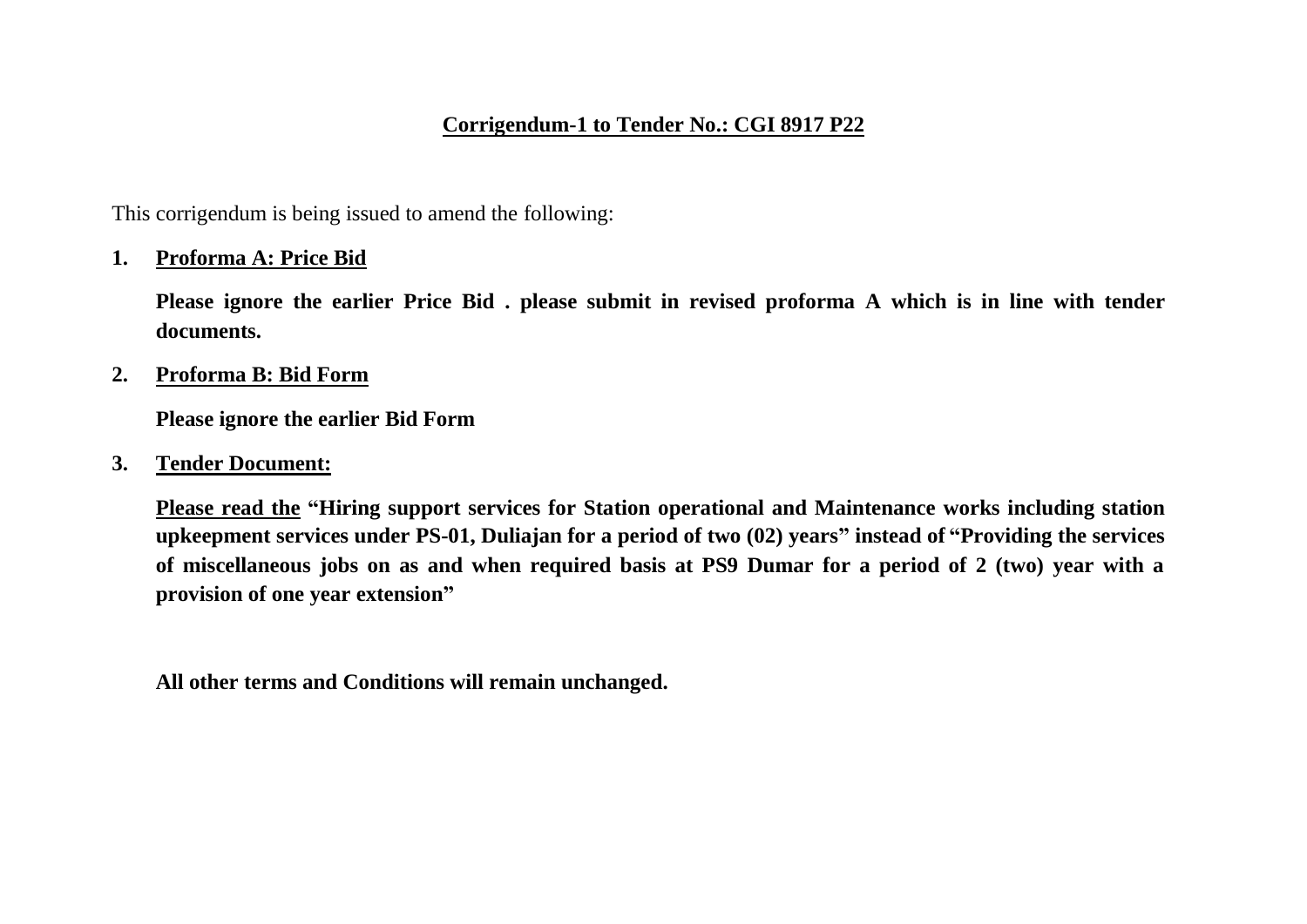### **PROFORMA-A(REVISED)**

### **SECTION-II**

### **SCHEDULE OF QUANTITIES (SOQ), SERVICE/WORK AND RATES**

### **TENDER NO. CGI 8917P22**

|            |                                                                                                                                                                          |                        |                |          |                             |                                                | <b>SERVICE</b>                      | <b>SPECIFY</b>                  | <b>TOTAL AMOUNT</b>      |
|------------|--------------------------------------------------------------------------------------------------------------------------------------------------------------------------|------------------------|----------------|----------|-----------------------------|------------------------------------------------|-------------------------------------|---------------------------------|--------------------------|
| SL.N<br>O. | <b>DESCRIPTION OF WORK</b>                                                                                                                                               | <b>QUANTITY</b><br>(A) | <b>UNIT</b>    |          | <b>RATE PER UNIT</b><br>(B) | <b>TOTAL</b><br><b>AMOUNT</b><br>$(C) = (AXB)$ | <b>ACCOUNTI</b><br>NG CODE<br>(SAC) | % OF<br><b>GST</b><br>ON<br>(C) | (D)<br>$=(C)+GST ON (C)$ |
|            |                                                                                                                                                                          |                        |                | FI.<br>G | <b>WORD</b>                 |                                                |                                     |                                 |                          |
| 10         | <b>Cleaning and sweeping floors of Admin Building:</b><br>Cleaning and sweeping floors of Office Building of PS-01<br>for a period of two years (Approx 650 sq mtr area) | 160,000                | M <sub>2</sub> |          |                             |                                                |                                     |                                 |                          |
| 20         | Cleaning and sweeping floors of Sub station:<br>Cleaning and sweeping floors of Sub station Building of<br>PS-01 for a period of two years (Approx 500 Sq. mtr           | 120,000                | M <sub>2</sub> |          |                             |                                                |                                     |                                 |                          |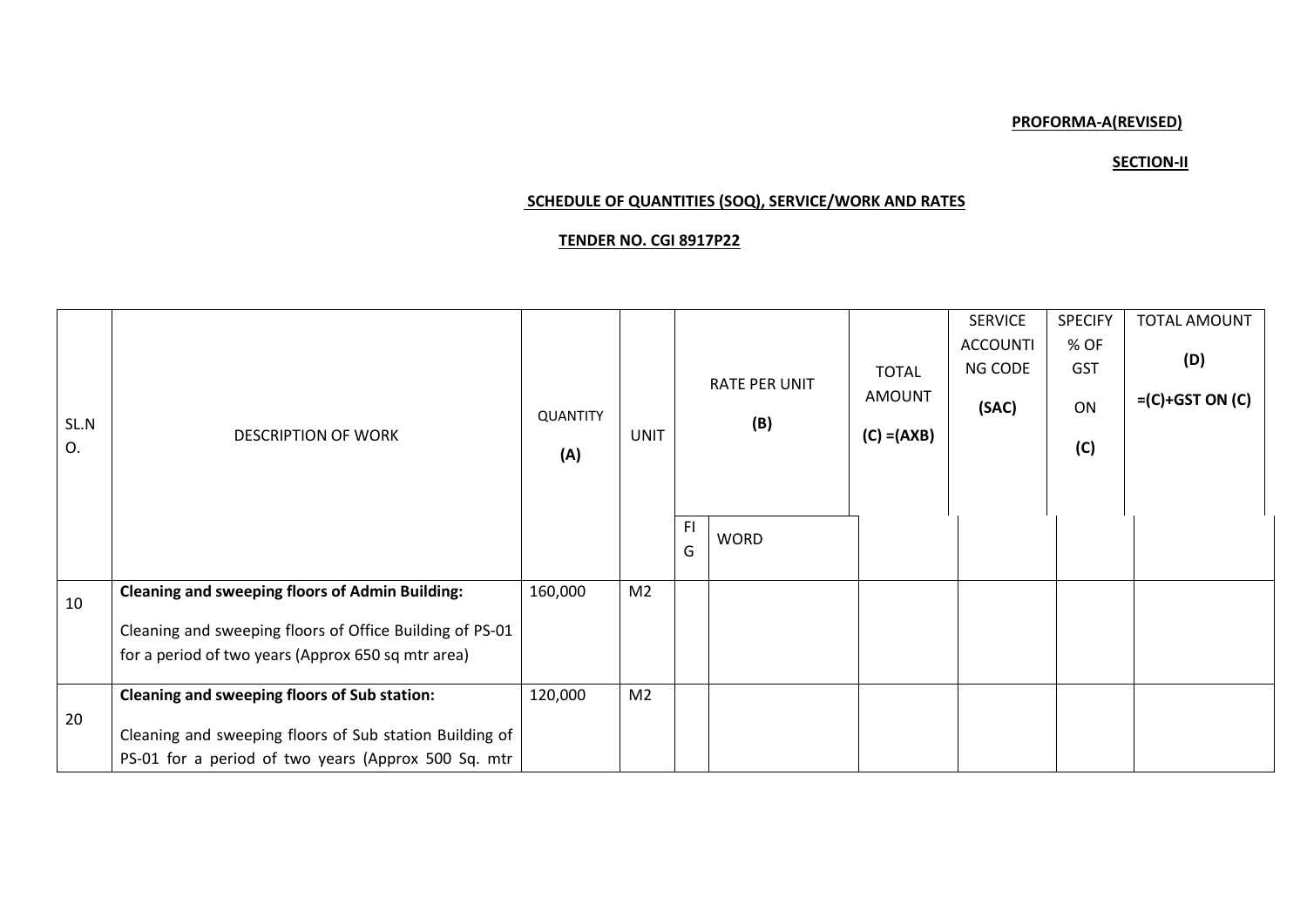|    | area)                                                                 |        |                |  |  |  |
|----|-----------------------------------------------------------------------|--------|----------------|--|--|--|
|    |                                                                       |        |                |  |  |  |
|    |                                                                       |        |                |  |  |  |
|    | <b>Cleaning/Dusting of side walls and door:</b>                       | 45,000 | M <sub>2</sub> |  |  |  |
| 30 | Cleaning/Dusting of side walls and door and window                    |        |                |  |  |  |
|    | glasses, Ceilings of Office Buildings and Sub Station                 |        |                |  |  |  |
|    | Building at PS-01 for a period of two years                           |        |                |  |  |  |
|    | <b>Cleaning and Dusting Office furnitures:</b>                        | 4,500  | <b>NO</b>      |  |  |  |
| 40 |                                                                       |        |                |  |  |  |
|    | Cleaning and Dusting Office furnitures at Office Building<br>of PS-01 |        |                |  |  |  |
|    |                                                                       |        |                |  |  |  |
|    | <b>Cleaning and dusting Offfice euipments:</b>                        | 3,000  | <b>NO</b>      |  |  |  |
| 50 | Cleaning and dusting Offfice equipments at Office                     |        |                |  |  |  |
|    | Building of PS-01                                                     |        |                |  |  |  |
|    |                                                                       | 1,500  | M <sub>2</sub> |  |  |  |
|    | <b>Cleaning toilets and staircases:</b>                               |        |                |  |  |  |
| 60 | Cleaning toilets and staircases of Office Building of PS-             |        |                |  |  |  |
|    | 01                                                                    |        |                |  |  |  |
|    | <b>Cleaning of side drains of Buildings:</b>                          | 1,000  | M <sub>2</sub> |  |  |  |
| 70 | Cleaning of side drains of Office Building and Sub station            |        |                |  |  |  |
|    | Building at PS-01 for a period of two years                           |        |                |  |  |  |
|    |                                                                       |        |                |  |  |  |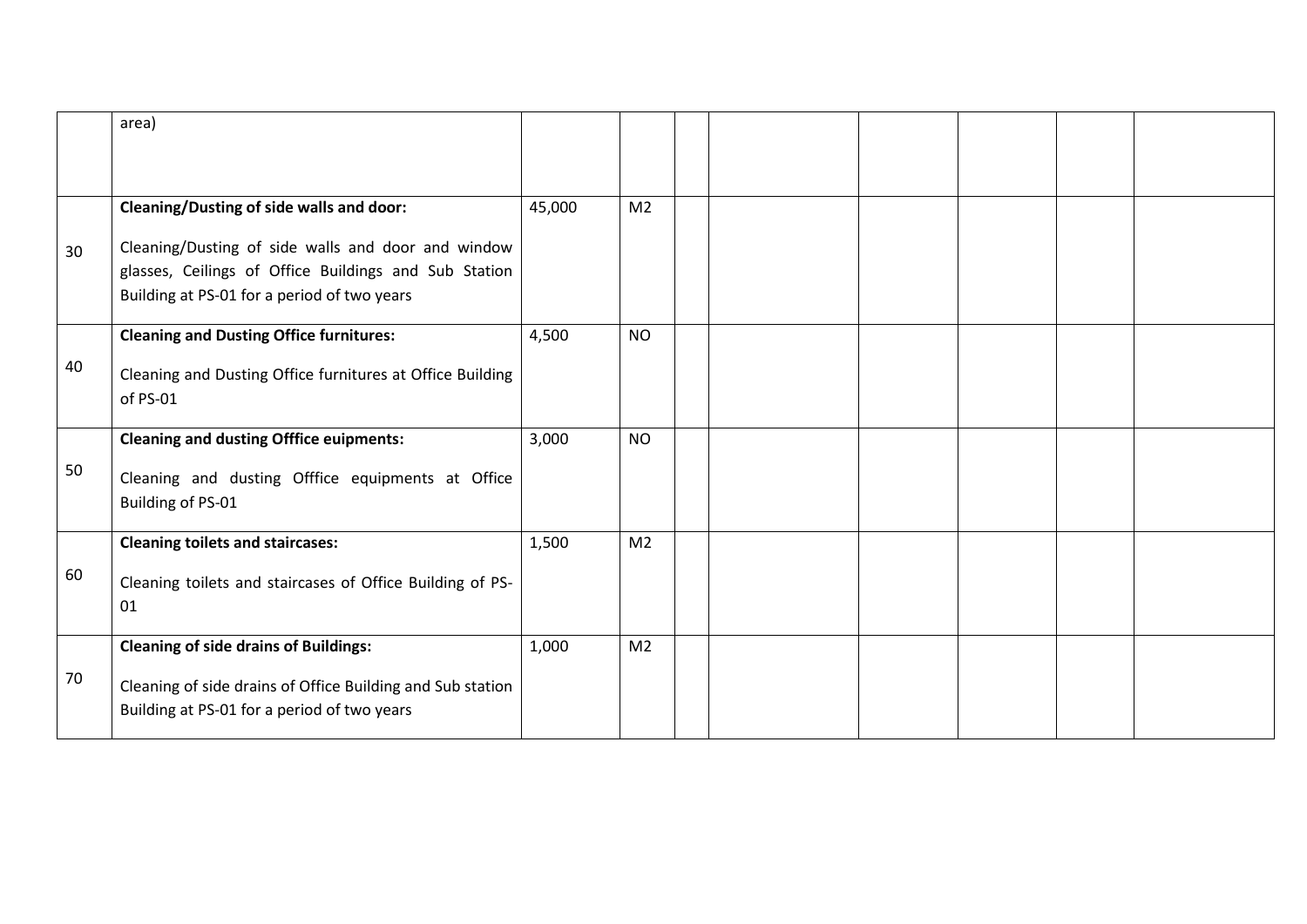|     | <b>Cleaning of Strainer of Basket filters:</b>                                                                                                                                                                                                                      | 6,500    | <b>NO</b>      |  |  |  |
|-----|---------------------------------------------------------------------------------------------------------------------------------------------------------------------------------------------------------------------------------------------------------------------|----------|----------------|--|--|--|
| 80  | Cleaning of Strainer of Basket filters, MLP and Booster<br>Pumps on as and when required basis at PS-01 for a<br>period of two years                                                                                                                                |          |                |  |  |  |
| 90  | Collection of oil/sludge/wax etc from staion:<br>Collection of oil/sludge/wax etc from stariners and<br>disposal on as and when required basis at PS-01 for a<br>period of two years                                                                                | 3,500.00 | M <sub>3</sub> |  |  |  |
| 100 | Unloading of crude oil drums received :<br>Unloading of crude oil drums at PS-01, Duliajan,<br>received from ROW/RS/LPG plant area/PS1 plant area<br>or from any other sites in and around PS1, Duliajan on<br>as and when required basis for a period of two years | 2,000    | <b>NO</b>      |  |  |  |
| 110 | Upliftment of lube oils/chemicals/fuel o<br>Upliftment of lube oils/chemicals/fuel oil in the process<br>equipments at PS-01 on as and when required basis for<br>a period of two years                                                                             | 450.000  | M <sub>3</sub> |  |  |  |
| 120 | Services for station related jobs such a<br>Services for station related jobs such as valve and<br>overhead crane greasing / cleaning on as and when<br>required basis under PS-01 jurisdiction for a period of<br>two years.                                       | 450      | <b>NOS</b>     |  |  |  |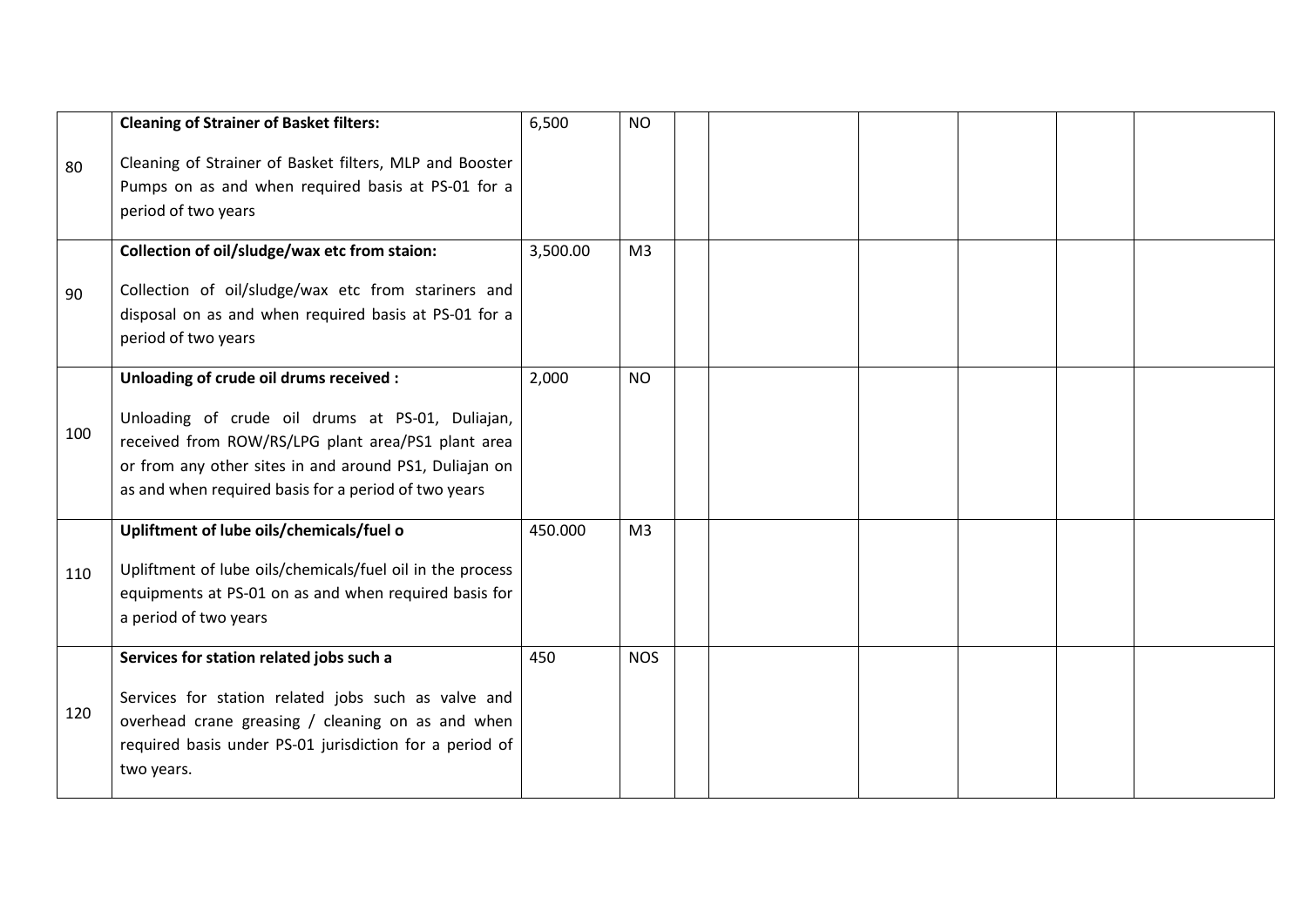|       | Fabrication jobs for station related mai                                                                                                     | 1,000.00 | KG |  |  |  |  |
|-------|----------------------------------------------------------------------------------------------------------------------------------------------|----------|----|--|--|--|--|
| 130   | Fabrication jobs for station related maintenance jobs<br>including supply of materials for a period of two years<br>under PS-01 jurisdiction |          |    |  |  |  |  |
|       | Fabrication jobs for station related mai                                                                                                     | 1,500.00 | KG |  |  |  |  |
| 140   | Fabrication jobs for station related maintenance jobs                                                                                        |          |    |  |  |  |  |
|       | excluding supply of materials for a period of two years<br>under PS-01 jurisdiction                                                          |          |    |  |  |  |  |
|       |                                                                                                                                              |          |    |  |  |  |  |
| Total |                                                                                                                                              |          |    |  |  |  |  |
|       |                                                                                                                                              |          |    |  |  |  |  |
|       |                                                                                                                                              |          |    |  |  |  |  |

**Total Price with GST (In words) \_**\_\_\_\_\_\_\_\_\_\_\_\_\_\_\_\_\_\_\_\_\_\_\_\_\_\_\_\_\_\_\_\_\_\_\_\_\_\_\_\_\_\_\_\_\_\_\_\_\_\_\_\_\_\_\_\_\_\_\_\_\_\_\_

**Total Price excluding GST (In words)** \_\_\_\_\_\_\_\_\_\_\_\_\_\_\_\_\_\_\_\_\_\_\_\_\_\_\_\_\_\_\_\_\_\_\_\_\_\_\_\_\_\_\_\_\_\_\_\_\_\_\_\_\_\_\_\_\_\_\_\_\_\_\_\_

#### **Notes:**

1.0 The price/rate(s) quoted by the Bidders will be inclusive of all taxes except **GST** (i.e. IGST or CGST and SGST/UTGST as applicable in case of interstate supply or intra state supply respectively and Cess on GST , if applicable) on the final services. However, GST rate (including cess) to be provided in the respective places in the Price Bid.